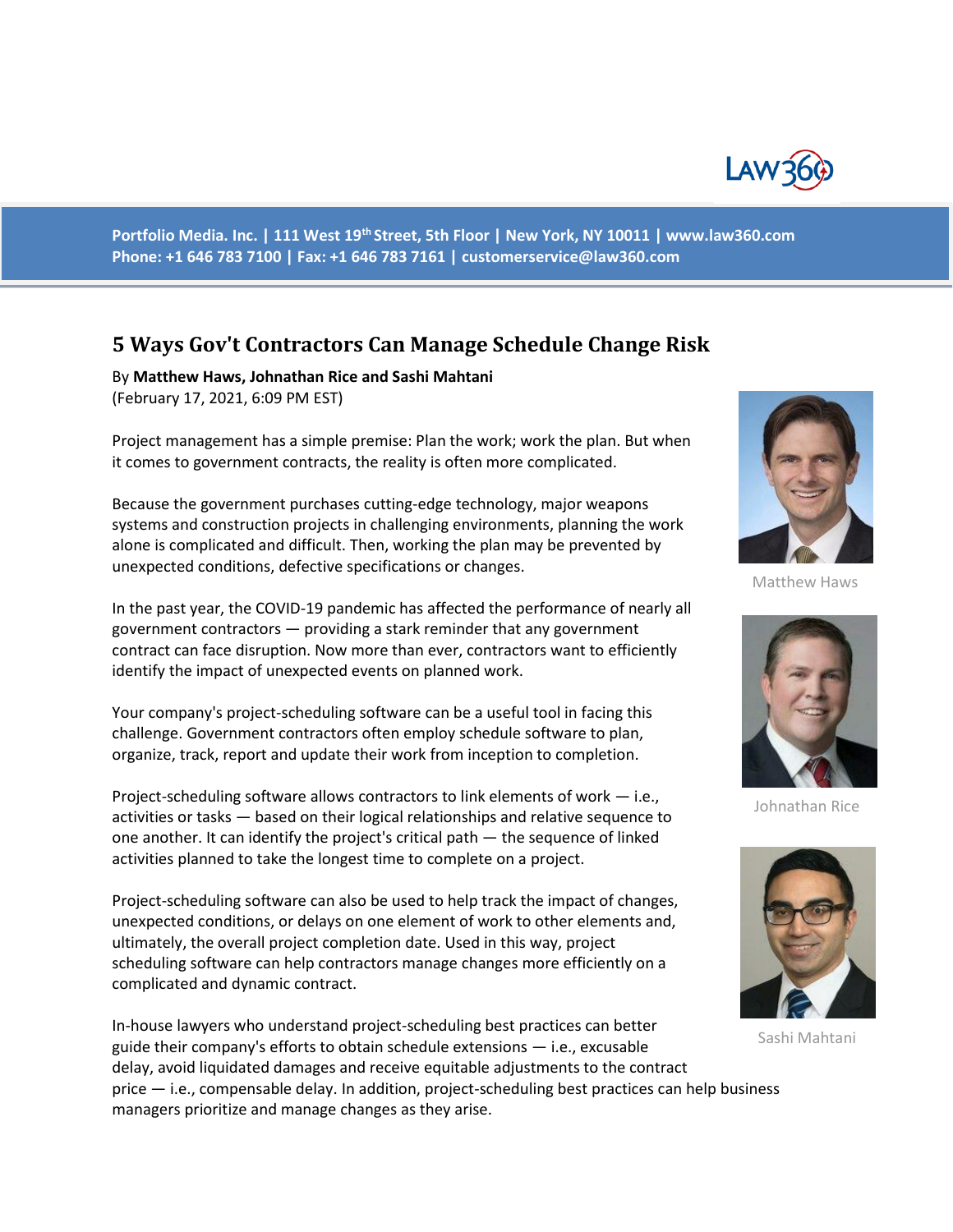Here are five practical tips for in-house lawyers and business managers working with their scheduling and project teams:

### **1. Develop a comprehensive baseline schedule.**

A comprehensive baseline schedule can be used to reflect the contractor's plan for executing the contract scope of work and to document the parties' expectations about the work — elements, duration and timing — at the point of contract execution. Such a comprehensive baseline schedule can provide another tool for managing the work, identifying changes and measuring delay.

Some helpful considerations when developing your baseline schedule: Develop consistent practices for the entire scheduling department, adjust for any contract specific scheduling requirements, and incorporate input from subcontractors and other key stakeholders.

# **2. Integrate your schedule, project management and change-control teams.**

As you work to create a strong change-control culture in your business, it may be beneficial to integrate your schedule team into your project management and change-control teams.

Because project-scheduling software includes logic ties  $-$  i.e., relationships  $-$  between individual activities and the overall project plan, doing so can help you identify changes that affect project performance, time and cost.

By integrating your schedule management team into regular project meetings and discussions of change control, you can shift the schedule from being merely a contract deliverable to being a powerful tool for better contract management and more profitable performance.

# **3. Update the schedule to include delay events.**

As changes or delay events are identified, consider, when practical, having the schedule team create new activities within the schedule itself, with linkages to the planned work items being delayed or impacted.

Doing this within the project-schedule software will allow for a real time understanding of the magnitude of the change or delay event and its effect on the broader project.

Adding new activities to the schedule is akin to opening a new charge code for a contract change  $$ often called change order accounting — and can provide a clearly delineated way to track the issue and its effect on the schedule.

For example, if a manufacturing facility supporting the project is shut down due to COVID-19-related impacts resulting in procurement delays, a new activity reflecting the shutdown could be inserted into the project schedule and logically tied to the specific activities affected by the delayed procurement.

Maintaining and providing the government with this type of visibility into schedule impacts can be another tool to document and demonstrate the magnitude and effect of the changes you have identified.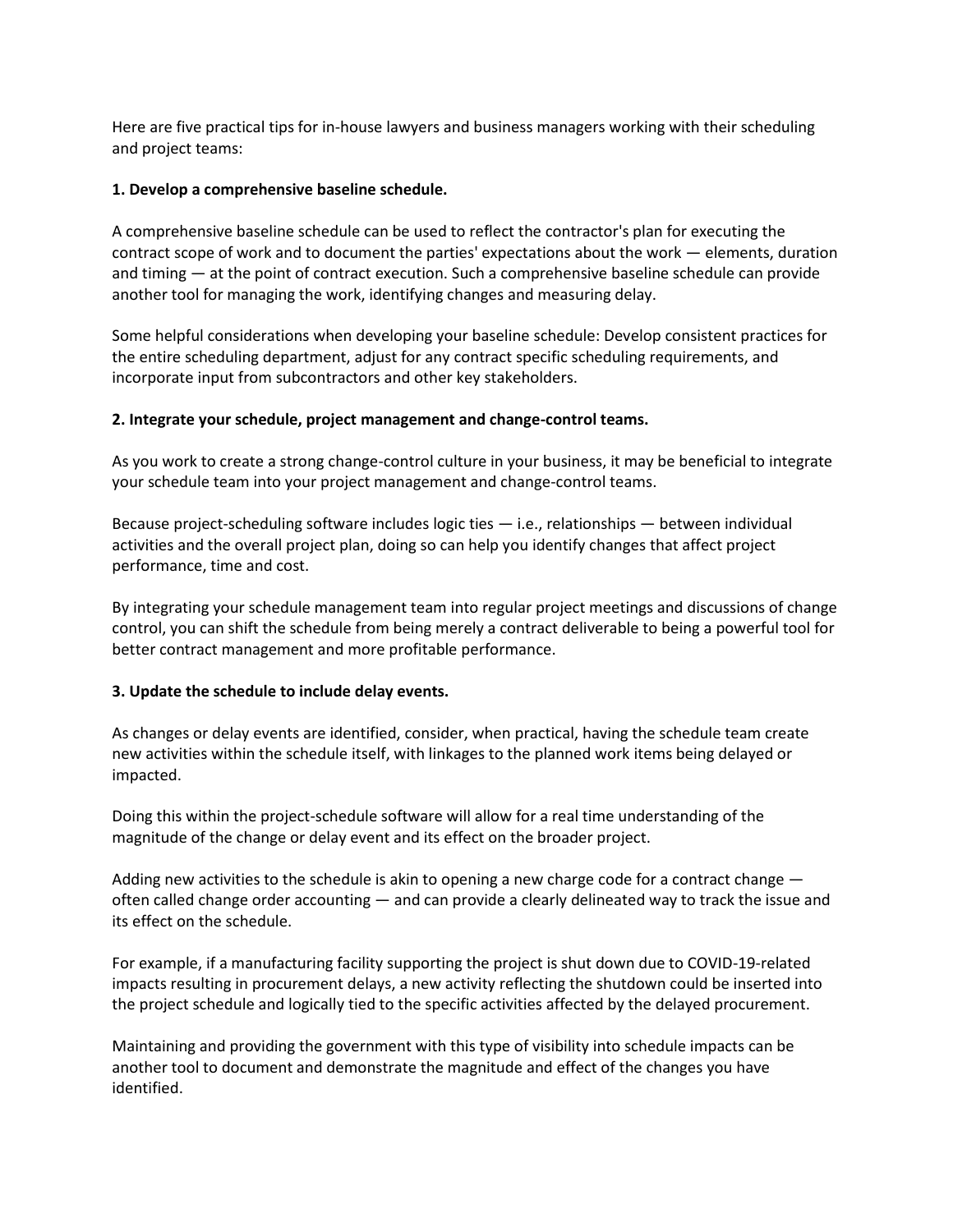# **4. Note any customer constraints on project schedule submissions.**

During contract performance, the list of issues for discussion between the contractor and the government can become long and complicated: changes, defective specifications, force majeure impacts such as COVID-19, differing site conditions, and delays in site availability or availability of governmentfurnished equipment, among other project-specific issues.

The government may not always address these issues  $-$  or their effect on the project schedule  $$ promptly, and it might insist they not be incorporated in schedule updates. In addition, the government may insist the contractor not depict schedule activities as complete until formally accepted by the government.

These types of constraints can affect the project schedule's critical path and overall timeline for completion. If you find yourself in such a situation, consider noting in your contract schedule submissions that the schedule reflects constraints specified by the government.

Note the effect of those constraints on key milestones and that the contractor has submitted — or will submit — a change notice seeking excusable or compensable delay or equitable adjustment, if applicable.

#### **5. Data is cheap, so keep those versions.**

Project-scheduling software can include many layers of information beyond what is shown on a printed report or project schedule. A single Gantt chart typically does not convey the activity relationships, calendars, and other data that can aid in the analysis of project schedules and determination of which activities drive the project's critical path.

Many government contracts require periodic contractor schedule submissions, typically formalized in contract-data-requirements list submissions. Those list submissions are often made in the form of PDF printouts of summary reports generated by the scheduling software.

While these summary reports may provide useful information regarding project status, they typically are only a static snapshot of the schedule, and do not include all the underlying schedule details such as predecessor/successor logic, resource limitations or other data that may be helpful to assess schedule changes.

Some contractors retain the contract deliverables — the PDF summary reports — but not each version of the native software file.

Native schedule files can be somewhat large, and we suspect this practice is a holdover from the days of limited file storage on computer networks. But data storage has become much cheaper and more accessible, and for most companies, file storage limitations are no longer an issue.

Old habits die hard, so consider updating your practices to retain a copy of the native versions of the baseline schedule, rebaseline schedules and periodic schedule updates. Retaining these native files will allow for more efficient analysis of changes or delays, if necessary, later on.

And, bonus points for maintaining a comprehensive log of the native schedule files, including basic information such as file name, status date and whether the native file corresponds to a schedule update